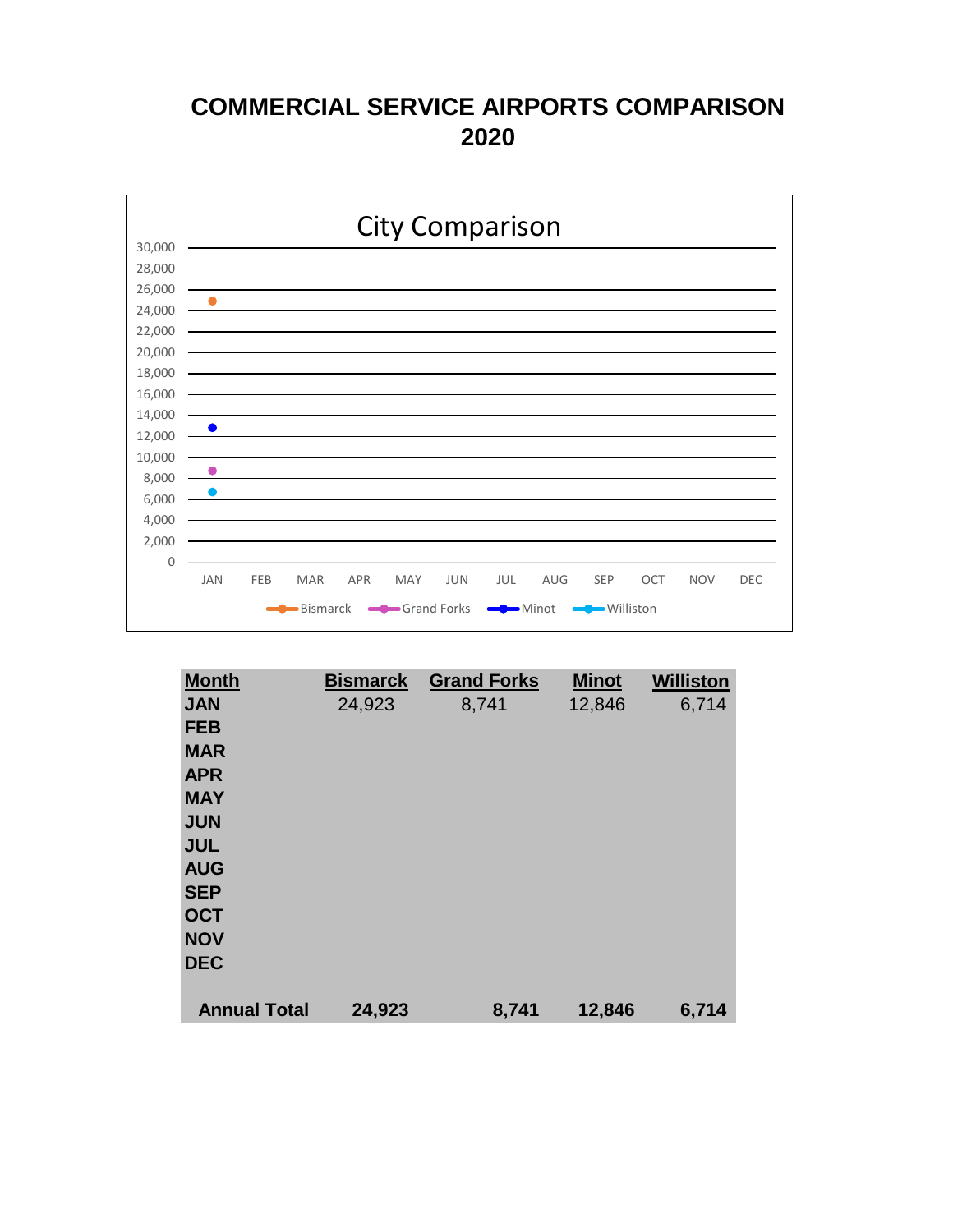# **TOTAL PASSENGERS January 2020**



|               |         | <b>PASSENGERS</b> |         |                       | <b>PASSENGERS</b> | <b>Percent Change</b> |
|---------------|---------|-------------------|---------|-----------------------|-------------------|-----------------------|
| <b>MONTH</b>  | 2017    | 2018              | 2019    | <b>Percent Change</b> | 2020              |                       |
| <b>JAN</b>    | 22,381  | 22,352            | 24,194  | 8.2%                  | 26,153            | 8.1%                  |
| <b>FEB</b>    | 22,321  | 23,414            | 25,431  | 8.6%                  |                   | $-100.0\%$            |
| <b>MAR</b>    | 26,018  | 28,868            | 31,422  | 8.8%                  |                   | $-100.0\%$            |
| <b>APR</b>    | 23,871  | 27,026            | 27,248  | 0.8%                  |                   | $-100.0\%$            |
| <b>MAY</b>    | 25,516  | 26,787            | 27,122  | 1.3%                  |                   | $-100.0\%$            |
| <b>JUN</b>    | 26,739  | 27,304            | 29,319  | 7.4%                  |                   | $-100.0\%$            |
| <b>JUL</b>    | 27,994  | 29,363            | 32,774  | 11.6%                 |                   | $-100.0\%$            |
| <b>AUG</b>    | 26,255  | 27,131            | 29,869  | 10.1%                 |                   | $-100.0\%$            |
| <b>SEP</b>    | 22,601  | 23,503            | 26,067  | 10.9%                 |                   | $-100.0\%$            |
| <b>OCT</b>    | 25,376  | 25,373            | 28,923  | 14.0%                 |                   | $-100.0\%$            |
| <b>NOV</b>    | 23,231  | 24,796            | 27,238  | 9.8%                  |                   | $-100.0\%$            |
| <b>DEC</b>    | 26,374  | 27,956            | 31,547  | 12.8%                 |                   | $-100.0\%$            |
|               |         |                   |         |                       |                   |                       |
| <b>TOTALS</b> | 298,677 | 313,873           | 341,154 | 5.1%                  | 26,153            | 8.10%                 |
|               |         |                   |         |                       |                   | % change YTD          |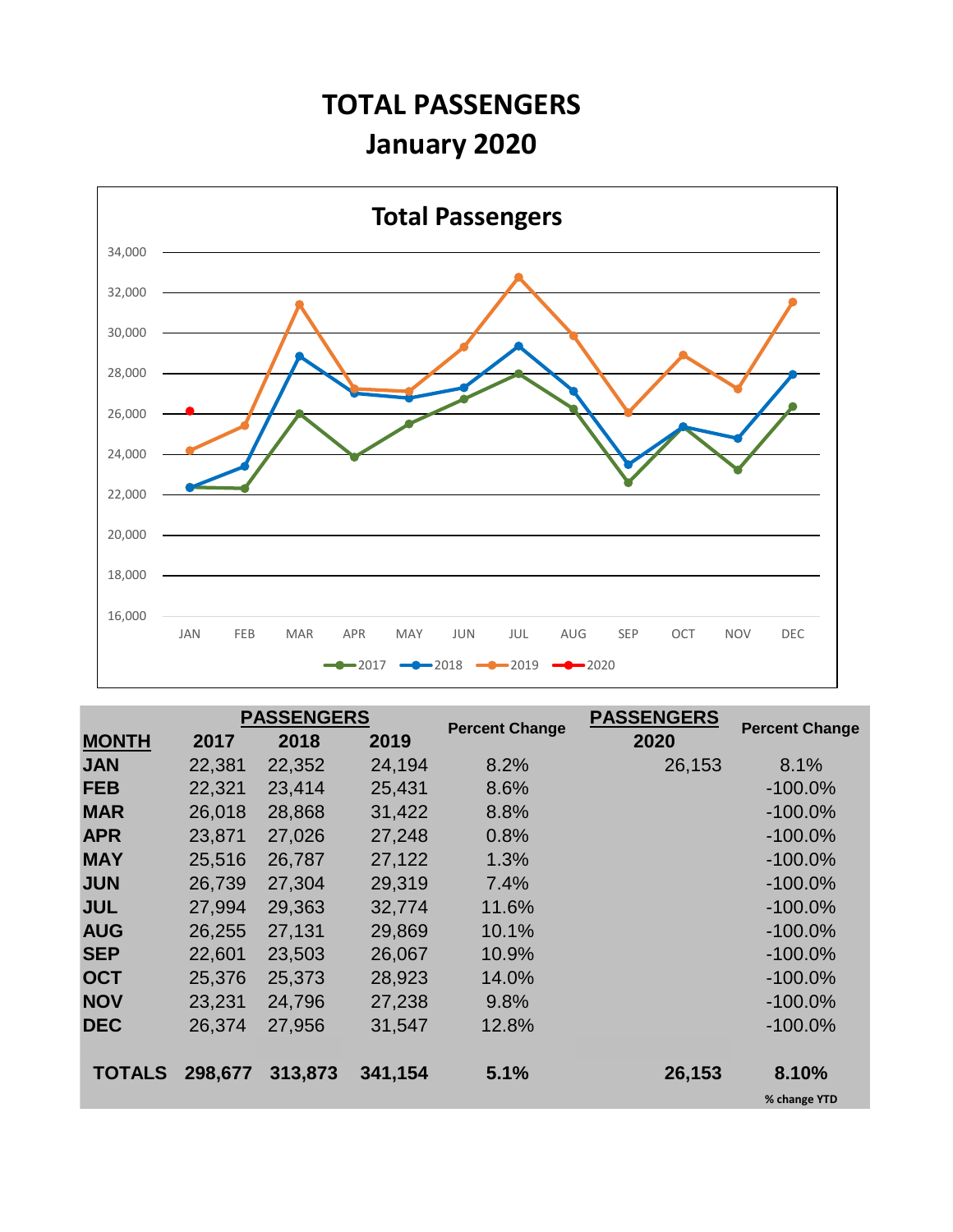

| <b>PASSENGERS</b> |         |        |                       |  |  |  |  |
|-------------------|---------|--------|-----------------------|--|--|--|--|
| <b>MONTH</b>      | 2019    | 2020   | <b>Percent Change</b> |  |  |  |  |
| <b>JAN</b>        | 12,160  | 13,135 | 8.0%                  |  |  |  |  |
| FEB               | 13,058  |        | $-100.0%$             |  |  |  |  |
| MAR               | 15,513  |        | $-100.0%$             |  |  |  |  |
| <b>APR</b>        | 13,156  |        | $-100.0%$             |  |  |  |  |
| MAY               | 13,613  |        | $-100.0%$             |  |  |  |  |
| <b>JUN</b>        | 14,184  |        | $-100.0%$             |  |  |  |  |
| <b>JUL</b>        | 16,485  |        | $-100.0%$             |  |  |  |  |
| <b>AUG</b>        | 14,979  |        | $-100.0%$             |  |  |  |  |
| <b>SEP</b>        | 12,945  |        | $-100.0%$             |  |  |  |  |
| <b>OCT</b>        | 15,019  |        | $-100.0%$             |  |  |  |  |
| <b>NOV</b>        | 13,982  |        | $-100.0%$             |  |  |  |  |
| <b>DEC</b>        | 16,085  |        | $-100.0%$             |  |  |  |  |
|                   |         |        |                       |  |  |  |  |
| <b>TOTALS</b>     | 171,179 | 13,135 | 8.0%                  |  |  |  |  |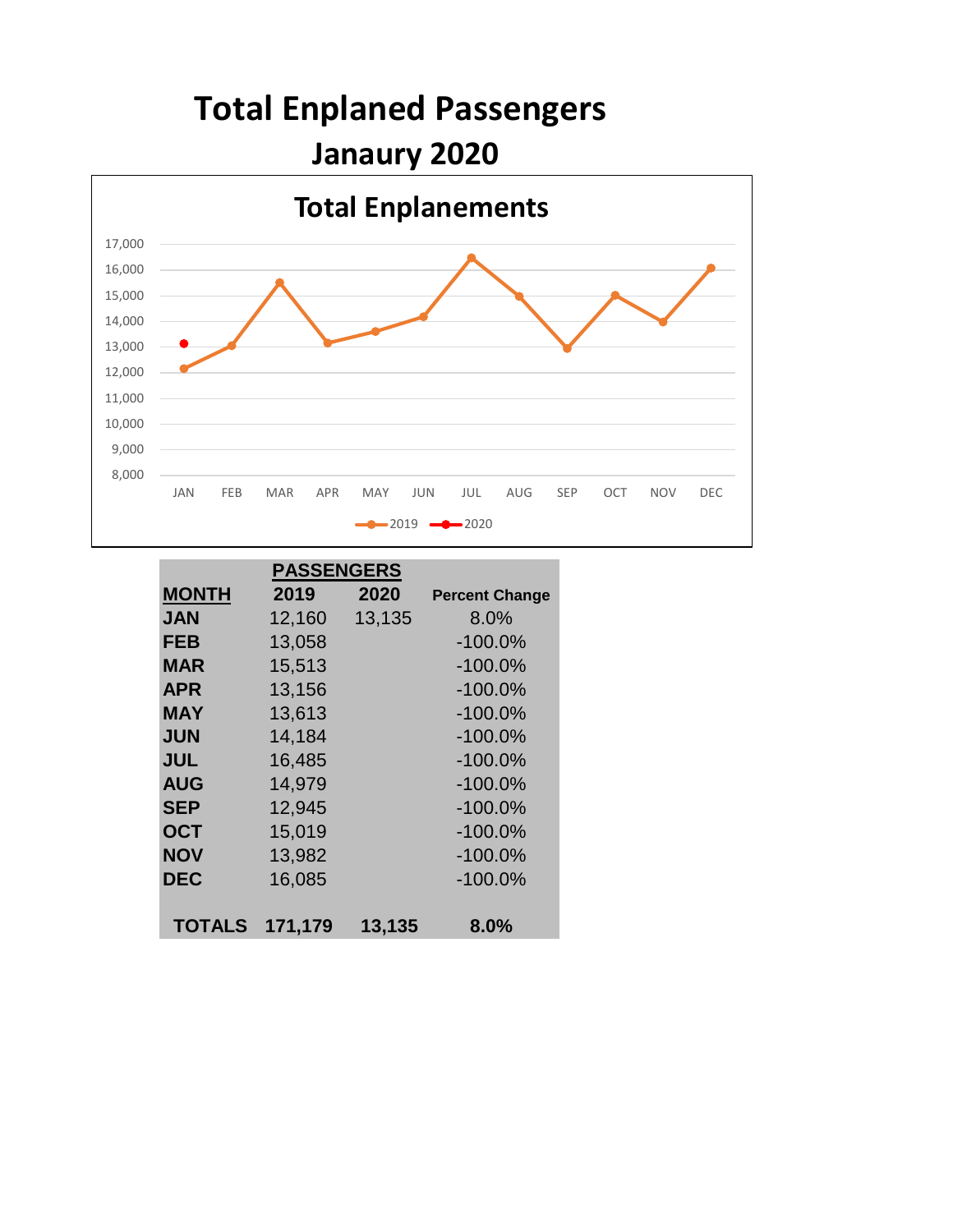# **REVENUE ENPLANED PASSENGERS January 2020**



|               |         | <b>PASSENGERS</b> | <b>PASSENGERS</b> |                       |        |                       |
|---------------|---------|-------------------|-------------------|-----------------------|--------|-----------------------|
| <b>MONTH</b>  | 2017    | 2018              | 2019              | <b>Percent Change</b> | 2020   | <b>Percent Change</b> |
| <b>JAN</b>    | 10,887  | 10,753            | 11,785            | 9.6%                  | 12,846 | $9.0\%$               |
| <b>FEB</b>    | 10,892  | 11,577            | 12,732            | 10.0%                 |        | $-100.0\%$            |
| <b>MAR</b>    | 12,460  | 14,039            | 15,107            | 7.6%                  |        | $-100.0\%$            |
| <b>APR</b>    | 11,037  | 12,306            | 12,743            | 3.6%                  |        | $-100.0\%$            |
| <b>MAY</b>    | 12,015  | 12,885            | 13,122            | 1.8%                  |        | $-100.0\%$            |
| <b>JUN</b>    | 12,469  | 12,796            | 13,632            | 6.5%                  |        | $-100.0\%$            |
| <b>JUL</b>    | 13,414  | 14,038            | 15,954            | 13.6%                 |        | $-100.0\%$            |
| <b>AUG</b>    | 12,527  | 13,310            | 14,497            | 8.9%                  |        | $-100.0%$             |
| <b>SEP</b>    | 10,867  | 11,340            | 12,496            | 10.2%                 |        | $-100.0\%$            |
| <b>OCT</b>    | 12,162  | 12,341            | 14,589            | 18.2%                 |        | $-100.0\%$            |
| <b>NOV</b>    | 11,420  | 12,365            | 13,613            | 10.1%                 |        | $-100.0\%$            |
| <b>DEC</b>    | 13,022  | 13,908            | 15,718            | 13.0%                 |        | $-100.0\%$            |
|               |         |                   |                   |                       |        |                       |
| <b>TOTALS</b> | 143,172 | 151,658           | 165,988           | 9.4%                  | 12,846 | 9.0%                  |
|               |         |                   |                   |                       |        | % change YTD          |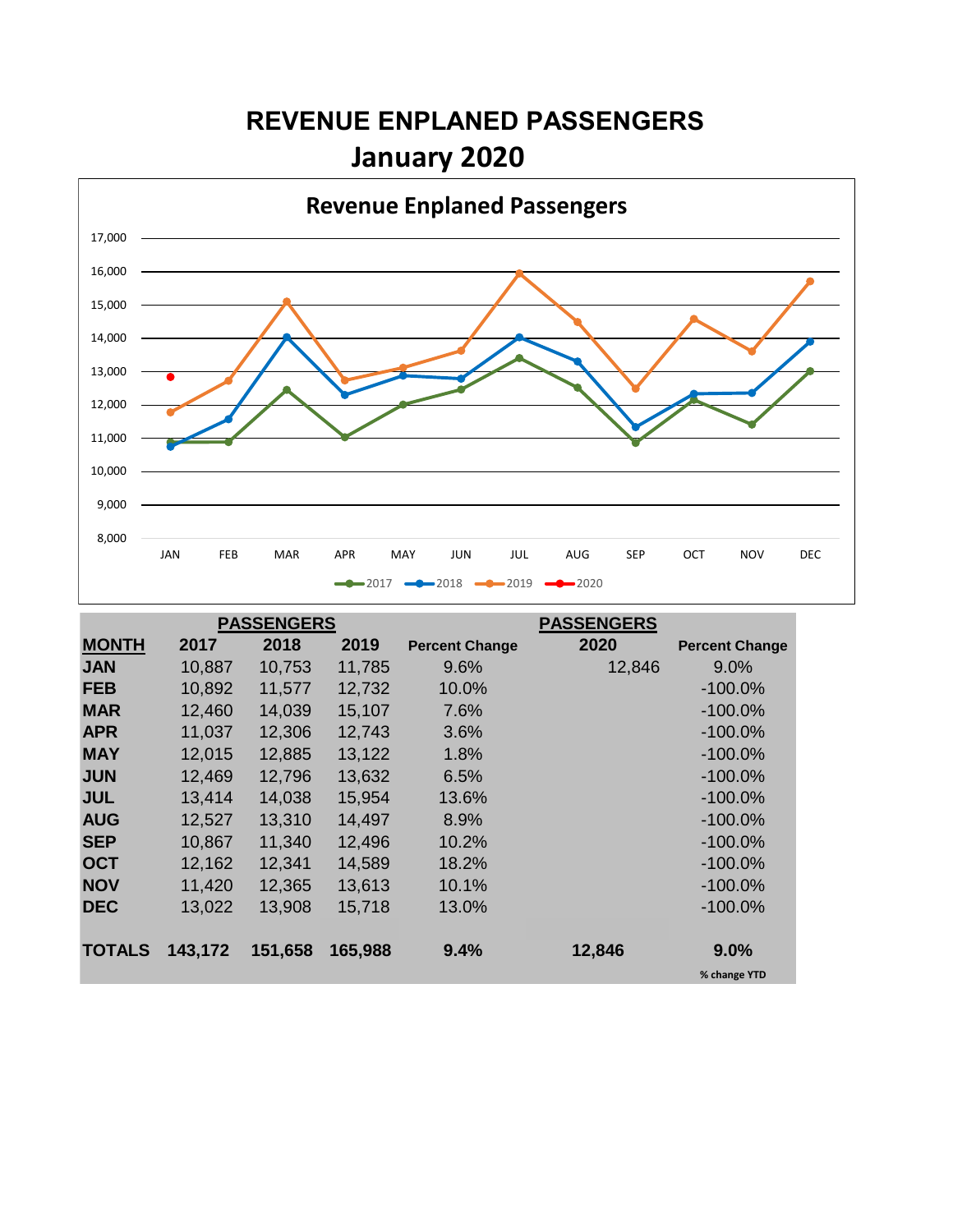#### **NON-REVENUE PASSENGERS January 2020**



|               | 2019       | 2019           |                   |        | 2020       | 2020           |                   |         |
|---------------|------------|----------------|-------------------|--------|------------|----------------|-------------------|---------|
| <b>MONTH</b>  | <b>ENP</b> | <b>REV-ENP</b> | <b>Difference</b> | % Diff | <b>ENP</b> | <b>REV-ENP</b> | <b>Difference</b> | % Diff  |
| <b>JAN</b>    | 12,160     | 11,785         | 375               | 3.1%   | 13,135     | 12,846         | 289               | 2%      |
| <b>FEB</b>    | 13,058     | 12,732         | 326               | 2.5%   |            | ۰              | -                 | #DIV/0! |
| <b>MAR</b>    | 15,513     | 15,107         | 406               | 2.6%   |            | $\blacksquare$ | ۰                 | #DIV/0! |
| <b>APR</b>    | 13,156     | 12,743         | 413               | 3.1%   |            | ۰              | -                 | #DIV/0! |
| <b>MAY</b>    | 13,613     | 13,122         | 491               | 3.6%   |            | ٠              | ۰                 | #DIV/0! |
| <b>JUN</b>    | 14,184     | 13,632         | 552               | 3.9%   |            | $\blacksquare$ |                   | #DIV/0! |
| <b>JUL</b>    | 16,485     | 15,954         | 531               | 3.2%   |            | $\blacksquare$ | ۰                 | #DIV/0! |
| <b>AUG</b>    | 14.979     | 14,497         | 482               | 3.2%   |            | ۰              |                   | #DIV/0! |
| <b>SEP</b>    | 12,945     | 12,496         | 449               | 3.5%   |            | ۰              | ۰                 | #DIV/0! |
| <b>OCT</b>    | 15,019     | 14,589         | 430               | 2.9%   | -          | ٠              | ۰                 | #DIV/0! |
| <b>NOV</b>    | 13,982     | 13,613         | 369               | 2.6%   |            | $\blacksquare$ | ۰                 | #DIV/0! |
| <b>DEC</b>    | 16,085     | 15,718         | 367               | 2.3%   |            | ۰              |                   | #DIV/0! |
|               |            |                |                   |        |            |                |                   |         |
| <b>TOTALS</b> | 171,179    | 165,988        | 5,191             | 3.0%   | 13,135     | 12,846         | 289               | 2%      |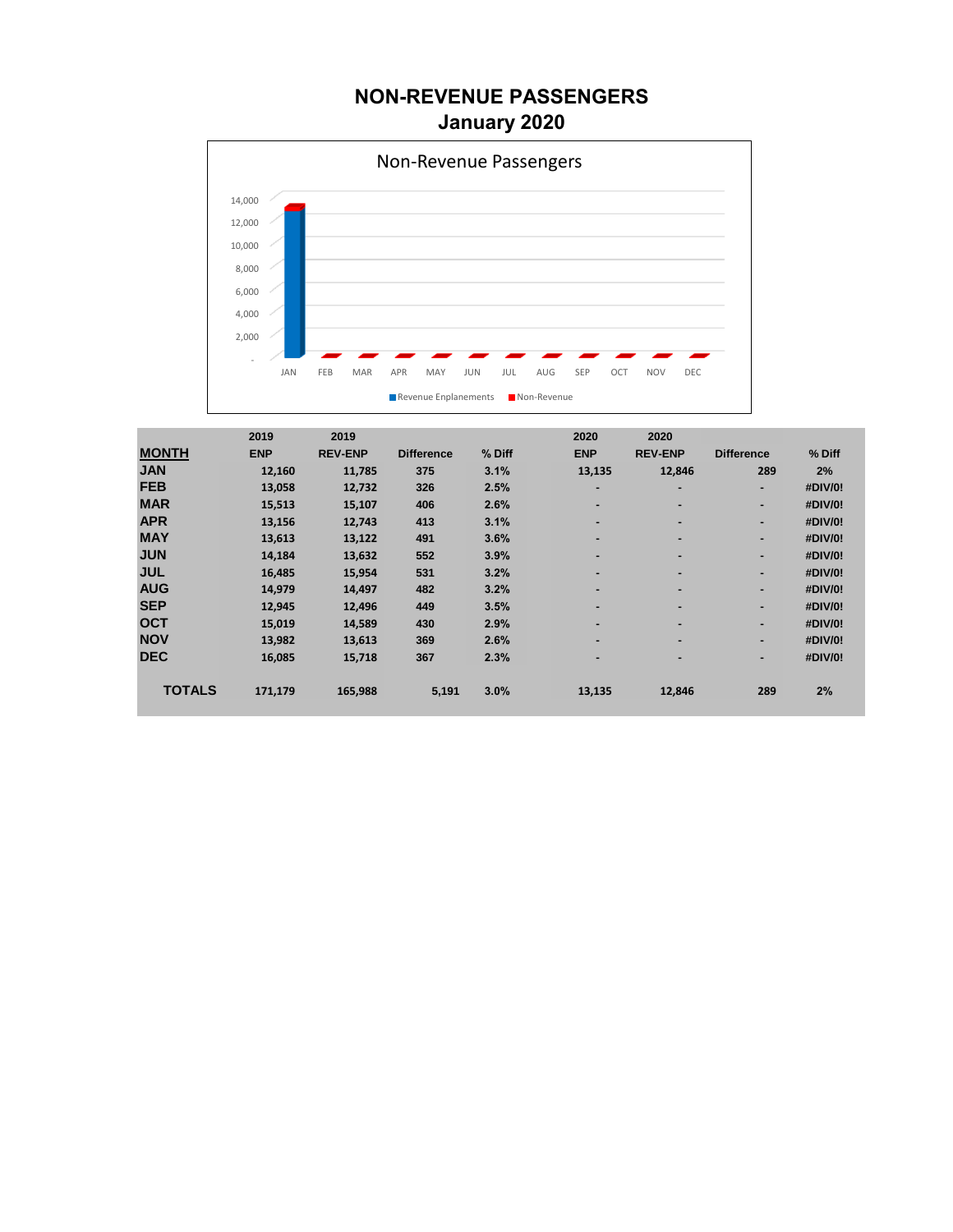### **TOTAL DEPLANED PASSENGERS January 2020**



|               |         | <b>PASSENGERS</b> |         | <b>Percent</b> | <b>PASSENGERS</b> |              |
|---------------|---------|-------------------|---------|----------------|-------------------|--------------|
| <b>MONTH</b>  | 2017    | 2018              | 2019    | Change         | 2020              |              |
| <b>JAN</b>    | 11,121  | 11,284            | 12,034  | 6.6%           | 13,018            | 8.2%         |
| <b>FEB</b>    | 11,057  | 11,478            | 12,373  | 7.8%           |                   | $-100.0\%$   |
| <b>MAR</b>    | 13,126  | 14,334            | 15,909  | 11.0%          |                   | $-100.0\%$   |
| <b>APR</b>    | 12,377  | 14,158            | 14,092  | $-0.5%$        |                   | $-100.0\%$   |
| <b>MAY</b>    | 12,883  | 13,422            | 13,509  | 0.6%           |                   | $-100.0\%$   |
| <b>JUN</b>    | 13,610  | 13,979            | 15,135  | 8.3%           |                   | $-100.0\%$   |
| <b>JUL</b>    | 13,892  | 14,780            | 16,289  | 10.2%          |                   | $-100.0\%$   |
| <b>AUG</b>    | 13,119  | 13,317            | 14,890  | 11.8%          |                   | $-100.0\%$   |
| <b>SEP</b>    | 11,200  | 11,729            | 13,122  | 11.9%          |                   | $-100.0\%$   |
| <b>OCT</b>    | 12,640  | 12,521            | 13,904  | 11.0%          |                   | $-100.0\%$   |
| <b>NOV</b>    | 11,328  | 12,013            | 13,256  | 10.3%          |                   | $-100.0\%$   |
| <b>DEC</b>    | 12,874  | 13,622            | 15,462  | 13.5%          |                   | $-100.0\%$   |
|               |         |                   |         |                |                   |              |
| <b>TOTALS</b> | 149,227 | 156,637           | 169,975 | 8.5%           | 13,018            | 8.2%         |
|               |         |                   |         |                |                   | % change YTD |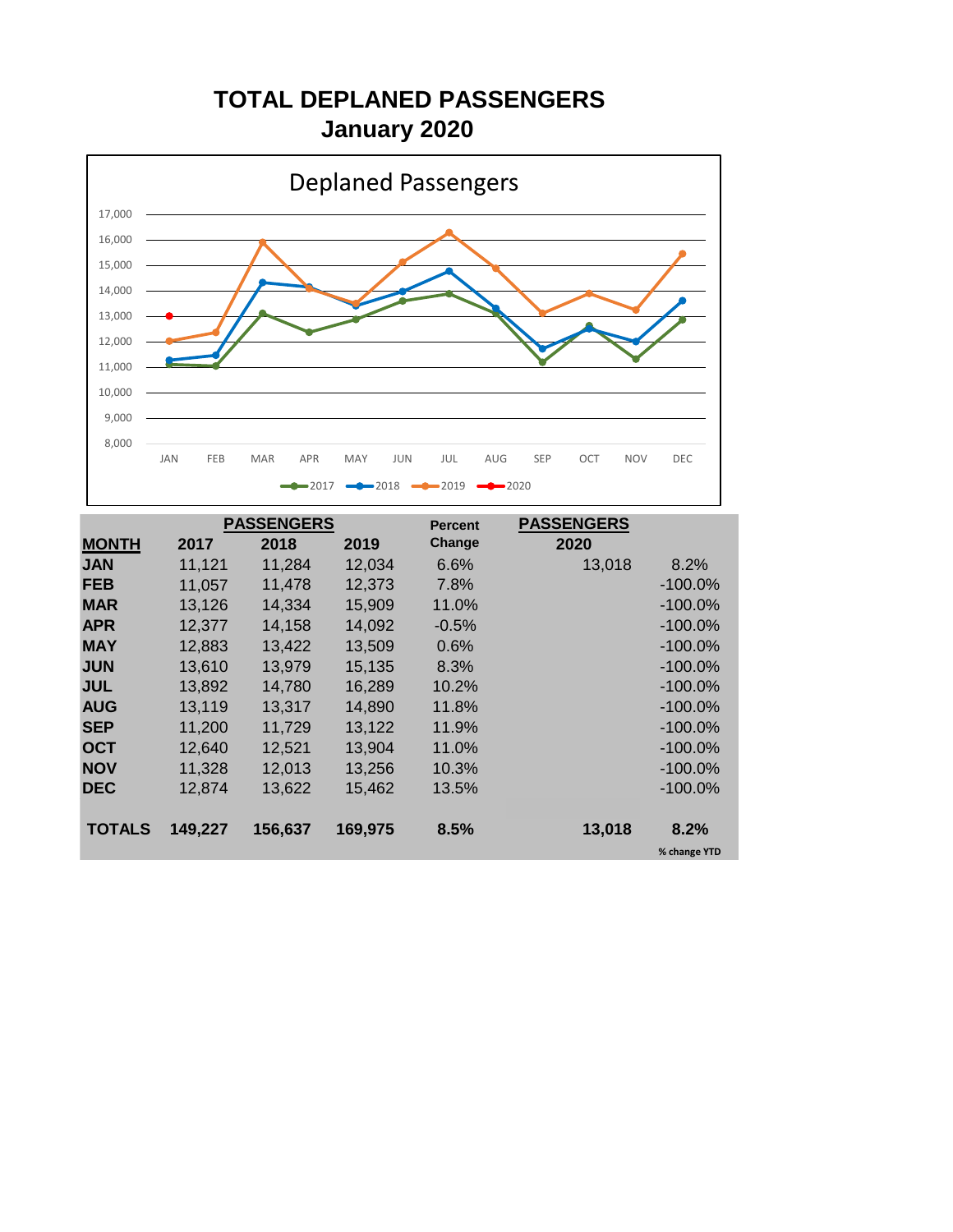## **REVENUE DEPLANED PASSENGERS January 2020**



|                       |        | <b>PASSENGERS</b> |         |                       | <b>PASSENGERS</b> |                       |
|-----------------------|--------|-------------------|---------|-----------------------|-------------------|-----------------------|
| <b>MONTH</b>          | 2017   | 2018              | 2019    | <b>Percent Change</b> | 2020              | <b>Percent Change</b> |
| <b>JAN</b>            | 10,754 | 11,002            | 11,693  | 6.3%                  | 12,737            | 8.9%                  |
| <b>FEB</b>            | 10,710 | 11,140            | 12,081  | 8.4%                  |                   | $-100.0\%$            |
| <b>MAR</b>            | 12,689 | 13,873            | 15,529  | 11.9%                 |                   | $-100.0\%$            |
| <b>APR</b>            | 11,983 | 13,632            | 13,672  | 0.3%                  |                   | $-100.0\%$            |
| <b>MAY</b>            | 12,261 | 12,950            | 13,111  | 1.2%                  |                   | $-100.0\%$            |
| <b>JUN</b>            | 12,940 | 13,478            | 14,571  | 8.1%                  |                   | $-100.0\%$            |
| <b>JUL</b>            | 13,239 | 14,270            | 15,783  | 10.6%                 |                   | $-100.0\%$            |
| <b>AUG</b>            | 12,506 | 12,861            | 14,430  | 12.2%                 |                   | $-100.0\%$            |
| <b>SEP</b>            | 10,711 | 11,392            | 12,737  | 11.8%                 |                   | $-100.0\%$            |
| <b>OCT</b>            | 12.160 | 12.066            | 13,488  | 11.8%                 |                   | $-100.0\%$            |
| <b>NOV</b>            | 10,932 | 11,624            | 12,922  | 11.2%                 |                   | $-100.0\%$            |
| <b>DEC</b>            | 12,397 | 13,175            | 15,100  | 14.6%                 |                   | $-100.0\%$            |
|                       |        |                   |         |                       |                   |                       |
| <b>TOTALS 143,282</b> |        | 151,463           | 165.117 | 9.0%                  | 12,737            | 8.9%                  |
|                       |        |                   |         |                       |                   | % change YTD          |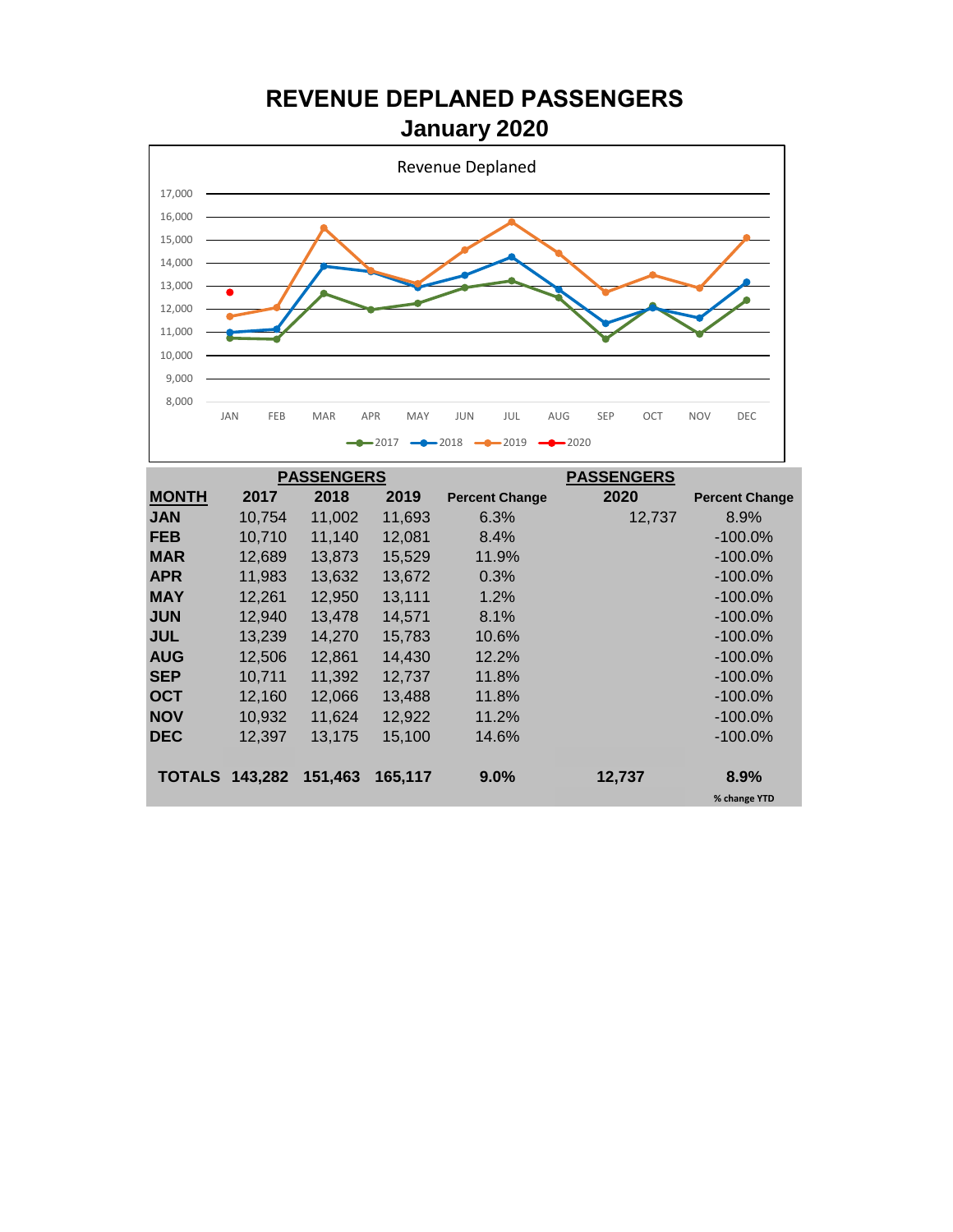#### **MONTHLY ENPLANED PASSENGER LOAD FACTOR SUMMARY**



**January 2020**

|                        | <b>LOAD FACTOR (%)</b> |       |       |       |           |  |  |  |
|------------------------|------------------------|-------|-------|-------|-----------|--|--|--|
| Month                  | 2017                   | 2018  | 2019  | 2020  | 2020/2019 |  |  |  |
| <b>JAN</b>             | 76.5%                  | 75.0% | 81.0% | 78.1% | $-2.9$    |  |  |  |
| <b>FEB</b>             | 80.7%                  | 80.5% | 85.2% |       |           |  |  |  |
| <b>MAR</b>             | 78.9%                  | 79.9% | 81.3% |       |           |  |  |  |
| <b>APR</b>             | 70.3%                  | 70.9% | 74.9% |       |           |  |  |  |
| <b>MAY</b>             | 73.9%                  | 77.8% | 86.8% |       |           |  |  |  |
| <b>JUN</b>             | 73.1%                  | 77.0% | 76.8% |       |           |  |  |  |
| <b>JUL</b>             | 81.5%                  | 80.2% | 83.1% |       |           |  |  |  |
| <b>AUG</b>             | 73.6%                  | 81.8% | 83.8% |       |           |  |  |  |
| <b>SEP</b>             | 77.5%                  | 81.0% | 79.7% |       |           |  |  |  |
| <b>OCT</b>             | 81.7%                  | 76.6% | 84.5% |       |           |  |  |  |
| <b>NOV</b>             | 81.7%                  | 87.7% | 81.3% |       |           |  |  |  |
| <b>DEC</b>             | 81.0%                  | 86.6% | 85.1% |       |           |  |  |  |
|                        |                        |       |       |       |           |  |  |  |
| <b>ANNUAL AVERAGE:</b> | 77.5%                  | 79.6% | 82.0% | 78.1% | $-2.90$   |  |  |  |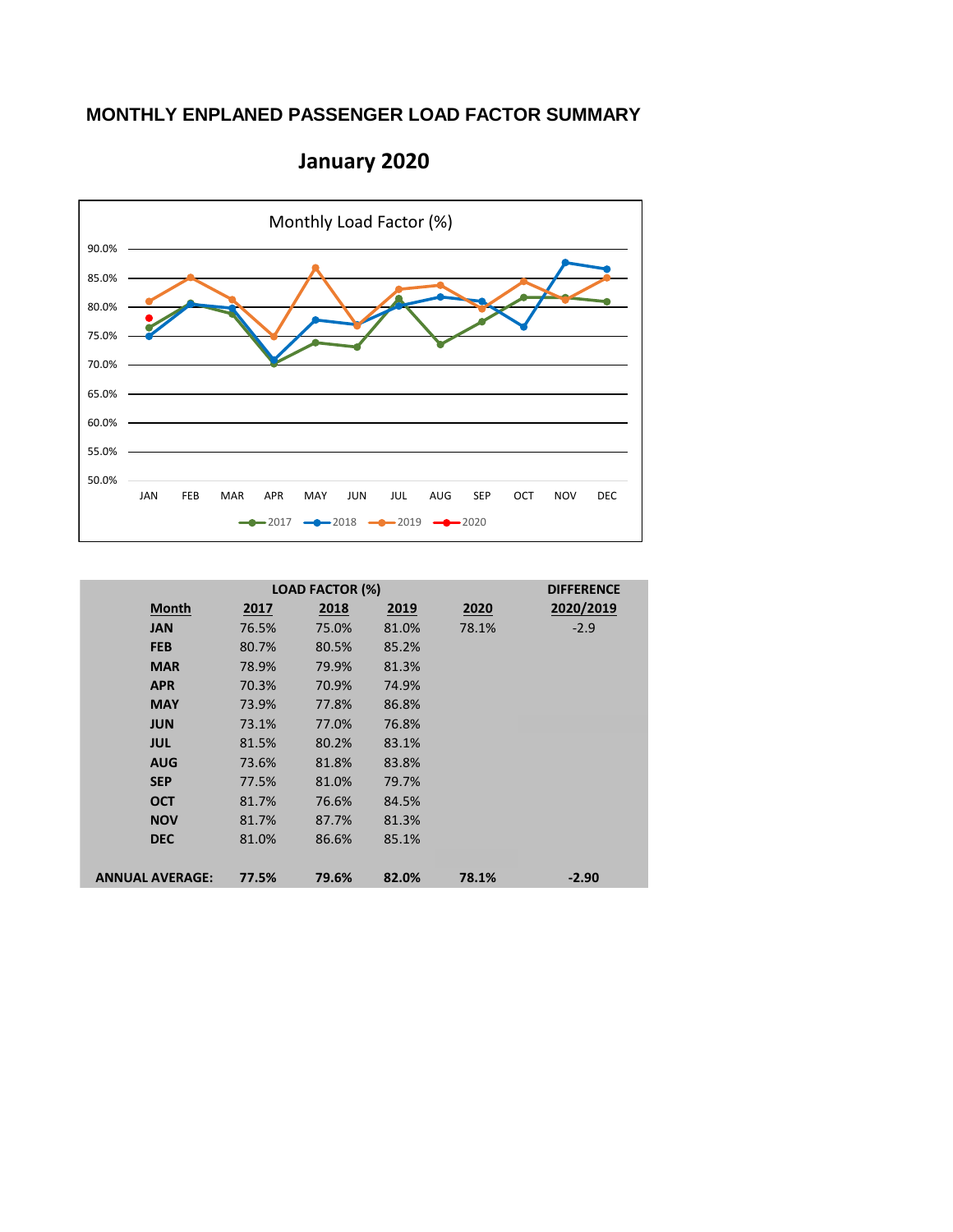## **LOAD FACTOR BY AIRLINE January 2020**

|                  | <b>2020 Seats</b> | 2019 Seats       | 2020 Revenue     | 2019 Revenue     | <b>2020 Load</b> | <b>2019 Load</b> |                   |
|------------------|-------------------|------------------|------------------|------------------|------------------|------------------|-------------------|
| <b>Carrier</b>   | <b>Available</b>  | <b>Available</b> | <b>ENPL PASS</b> | <b>ENPL PASS</b> | <b>Factor</b>    | <b>Factor</b>    | <b>Difference</b> |
| <b>Allegiant</b> | 4,641             | 3,840            | 3,968            | 3,507            | 85.5%            | 91.3%            | $-5.8$            |
| <b>Delta</b>     | 6,914             | 7,323            | 5,519            | 5,728            | 79.8%            | 78.2%            | 1.6               |
| <b>United</b>    | 4,350             | 2,900            | 3,072            | 2,395            | 70.6%            | 82.6%            | $-12.0$           |
| <b>Total</b>     | 15,905            | 14,063           | 12,559           | 11,630           |                  |                  |                   |
|                  |                   |                  |                  |                  |                  |                  |                   |
| <b>Average</b>   | 5,302             | 4,688            | 4,186            | 3,877            | 79.0%            | 82.7%            |                   |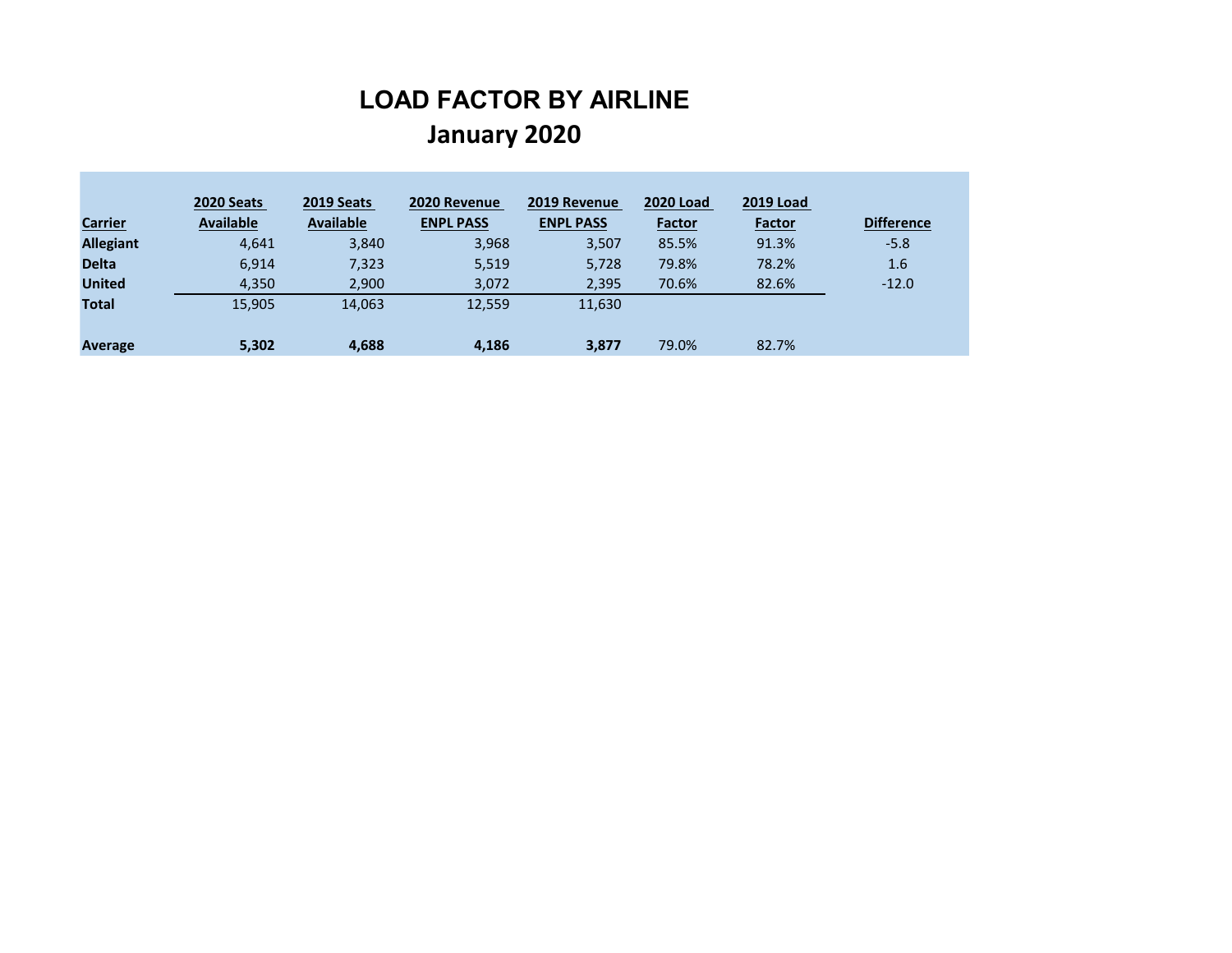## **DEPARTING MONTHLY SEATS January 2020**



|                     | 2017         | 2018         | 2019         | 2020         | # Seats           | <b>Percent</b> |
|---------------------|--------------|--------------|--------------|--------------|-------------------|----------------|
| <b>Month</b>        | <b>Seats</b> | <b>Seats</b> | <b>Seats</b> | <b>Seats</b> | <b>Difference</b> | Change         |
| <b>JAN</b>          | 13,996       | 14,340       | 14,546       | 16,438       | 1,892             | 13.0%          |
| <b>FEB</b>          | 13,010       | 14,377       | 14,949       |              |                   | $-100.0\%$     |
| <b>MAR</b>          | 15,592       | 17,581       | 18,573       |              |                   | $-100.0\%$     |
| <b>APR</b>          | 15,103       | 17,356       | 17,004       |              |                   | $-100.0\%$     |
| <b>MAY</b>          | 15,991       | 16,555       | 15,110       |              |                   | $-100.0\%$     |
| <b>JUN</b>          | 16,596       | 16,616       | 17,747       |              |                   | $-100.0\%$     |
| <b>JUL</b>          | 16,150       | 17,497       | 19,198       |              |                   | $-100.0\%$     |
| <b>AUG</b>          | 16,803       | 16,275       | 17,298       |              |                   | $-100.0\%$     |
| <b>SEP</b>          | 13,539       | 13,996       | 15,672       |              |                   | $-100.0\%$     |
| <b>OCT</b>          | 14,580       | 16,105       | 17,269       |              |                   | $-100.0\%$     |
| <b>NOV</b>          | 13,721       | 14,095       | 16,749       |              |                   | $-100.0\%$     |
| <b>DEC</b>          | 16,020       | 16,062       | 18,468       |              |                   | $-100.0\%$     |
|                     |              |              |              |              |                   |                |
| <b>Annual Total</b> | 181,101      | 190,855      | 202,583      | 16,438       | 1,892             | 13.0%          |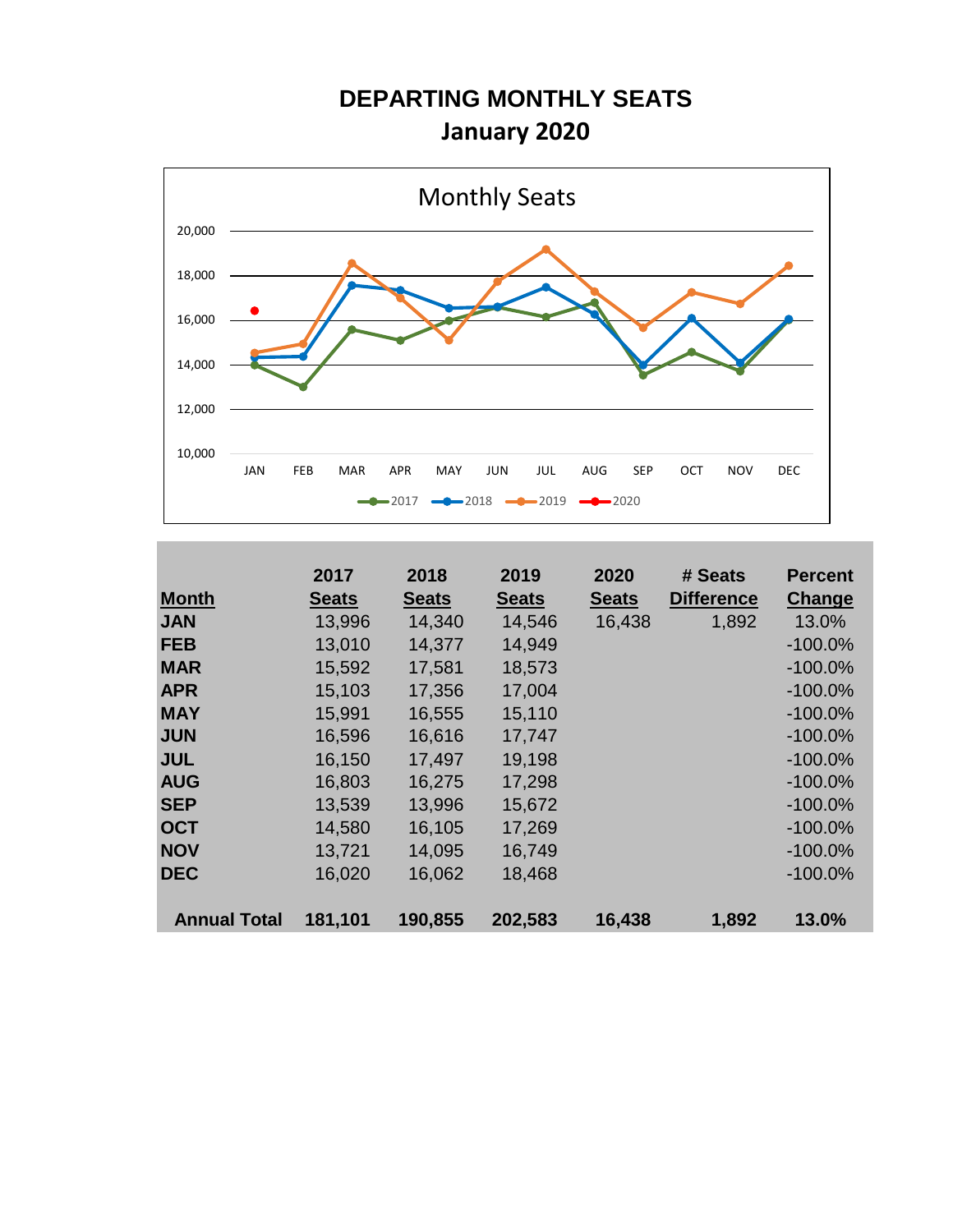#### **MONTHLY AIRLINE DEPARTURES January 2020**



| <b>MONTH</b>              | 2017 | 2018 | 2019 | 2020 | <b>DIFFERENCE</b> | % DIFFERENCE |
|---------------------------|------|------|------|------|-------------------|--------------|
| <b>JAN</b>                | 229  | 207  | 204  | 241  | 37                | 18.1%        |
| <b>FEB</b>                | 209  | 201  | 197  |      |                   | $-100.0\%$   |
| <b>MAR</b>                | 245  | 249  | 258  |      |                   | $-100.0\%$   |
| <b>APR</b>                | 241  | 254  | 239  |      |                   | $-100.0\%$   |
| <b>MAY</b>                | 271  | 245  | 238  |      |                   | $-100.0\%$   |
| <b>JUN</b>                | 266  | 242  | 273  |      |                   | $-100.0\%$   |
| <b>JUL</b>                | 261  | 272  | 290  |      |                   | $-100.0\%$   |
| <b>AUG</b>                | 275  | 255  | 273  |      |                   | $-100.0\%$   |
| <b>SEP</b>                | 222  | 221  | 239  |      |                   | $-100.0\%$   |
| <b>OCT</b>                | 242  | 264  | 263  |      |                   | $-100.0\%$   |
| <b>NOV</b>                | 229  | 218  | 246  |      |                   | $-100.0\%$   |
| <b>DEC</b>                | 239  | 233  | 263  |      |                   | $-100.0\%$   |
| <b>ANNUAL DEPARTURES:</b> | 2929 | 2861 | 2983 | 241  | 37                | 18.1%        |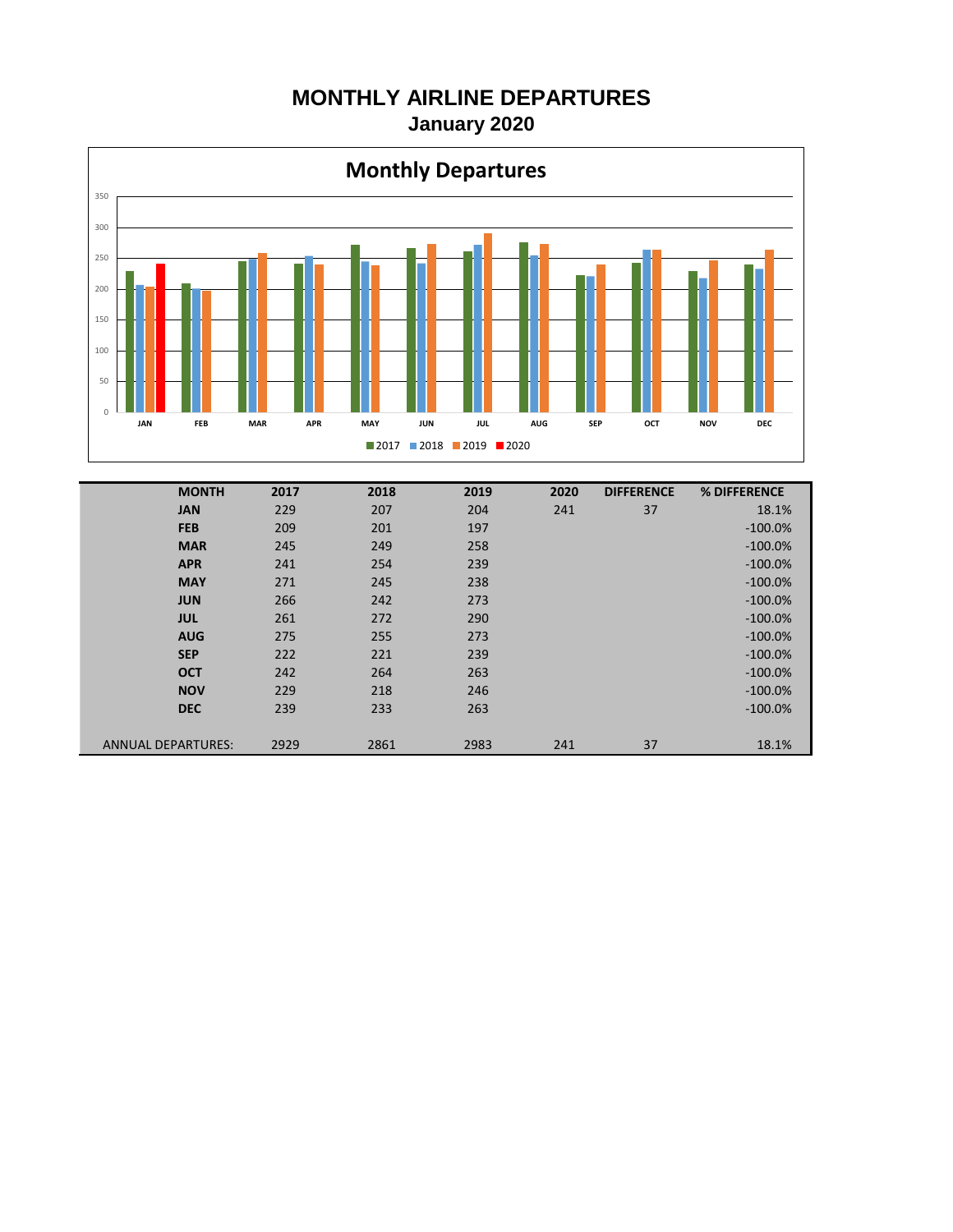# **AIR CARRIER MARKET SHARE January 2020**

|                | January           | January           |            |
|----------------|-------------------|-------------------|------------|
|                | 2019              | 2020              | Percentage |
| <b>Carrier</b> | <b>Passengers</b> | <b>Passengers</b> |            |
| Delta          | 12,276            | 15,485            | 49.1%      |
| United         | 4,929             | 6,926             | 22.0%      |
| Allegiant      | 6,678             | 8,978             | 28.5%      |
| Charter        | 311               | 158               | 0.5%       |
|                |                   |                   |            |
| Total:         | 24,194            | 31,547            | 30.4%      |
|                |                   |                   |            |

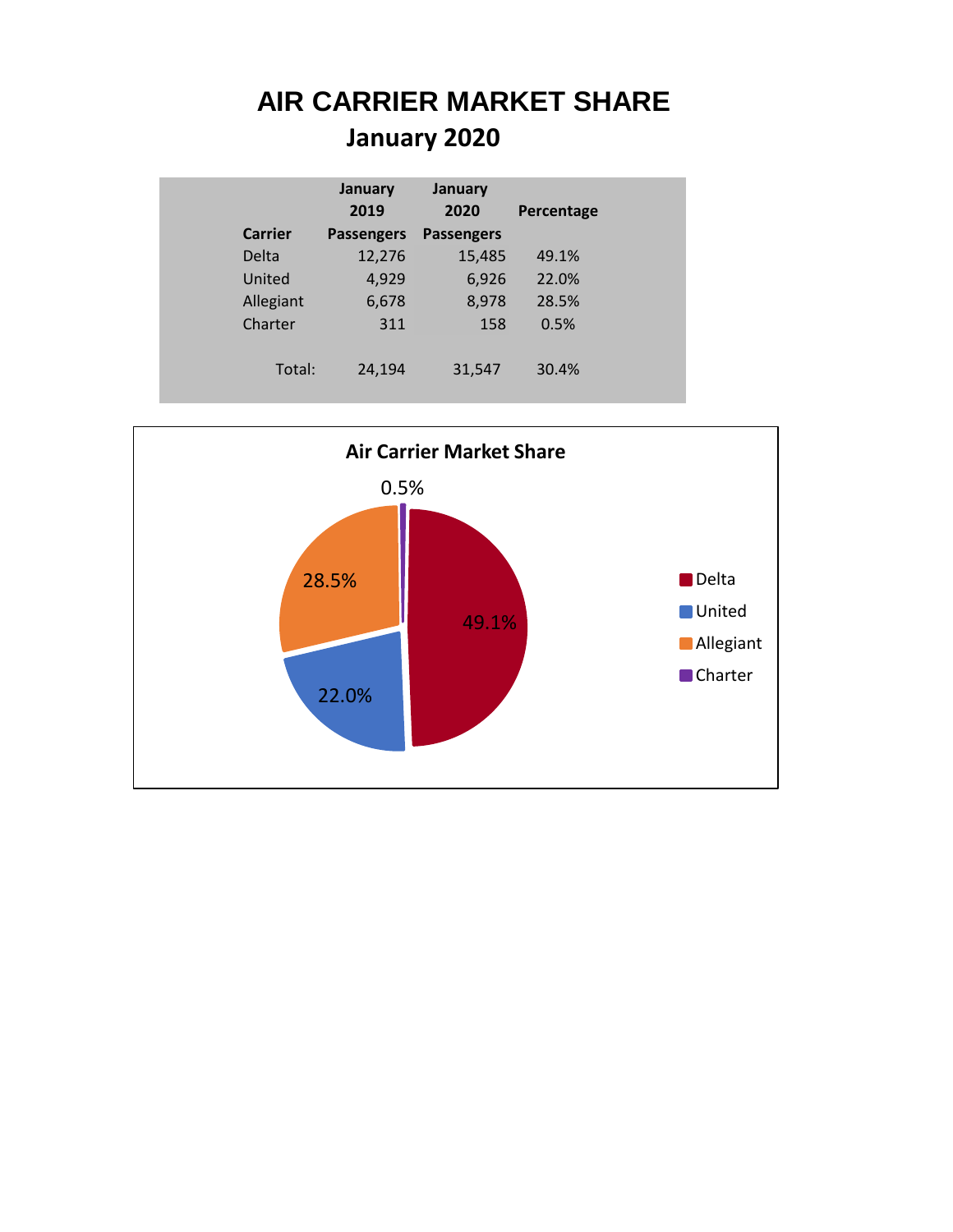#### **MOT TOWER OPERATIONS COUNTS January 2020**

|            | <b>Tower Operations</b> |              |                    |                 |                 |          |              |  |  |  |  |  |  |  |  |
|------------|-------------------------|--------------|--------------------|-----------------|-----------------|----------|--------------|--|--|--|--|--|--|--|--|
|            | 2018                    | 2019         | 2020               |                 |                 |          |              |  |  |  |  |  |  |  |  |
|            |                         |              |                    |                 | General         |          |              |  |  |  |  |  |  |  |  |
| Month      | <b>TOTAL</b>            | <b>TOTAL</b> | <b>Air Carrier</b> | <b>Air Taxi</b> | <b>Aviation</b> | Military | <b>TOTAL</b> |  |  |  |  |  |  |  |  |
| <b>JAN</b> | 1,799                   | 1,817        | 482                | 515             | 877             | 55       | 1929         |  |  |  |  |  |  |  |  |
| FEB        | 1,604                   | 1,494        |                    |                 |                 |          |              |  |  |  |  |  |  |  |  |
| <b>MAR</b> | 1,993                   | 3,010        |                    |                 |                 |          |              |  |  |  |  |  |  |  |  |
| <b>APR</b> | 2,520                   | 2,999        |                    |                 |                 |          |              |  |  |  |  |  |  |  |  |
| <b>MAY</b> | 3,281                   | 3,699        |                    |                 |                 |          |              |  |  |  |  |  |  |  |  |
| <b>JUN</b> | 3,706                   | 3,646        |                    |                 |                 |          |              |  |  |  |  |  |  |  |  |
| <b>JUL</b> | 3,565                   | 5,682        |                    |                 |                 |          |              |  |  |  |  |  |  |  |  |
| <b>AUG</b> | 3,295                   | 4,487        |                    |                 |                 |          |              |  |  |  |  |  |  |  |  |
| <b>SEP</b> | 3,018                   | 3,083        |                    |                 |                 |          |              |  |  |  |  |  |  |  |  |
| <b>OCT</b> | 3,220                   | 2,871        |                    |                 |                 |          |              |  |  |  |  |  |  |  |  |
| <b>NOV</b> | 2,061                   | 2,607        |                    |                 |                 |          |              |  |  |  |  |  |  |  |  |
| <b>DEC</b> | 2,432                   | 2,679        |                    |                 |                 |          |              |  |  |  |  |  |  |  |  |
|            |                         |              |                    |                 |                 |          |              |  |  |  |  |  |  |  |  |
| Total:     | 32,494                  | 38,074       | 482                | 515             | 877             | 55       | 1,929        |  |  |  |  |  |  |  |  |

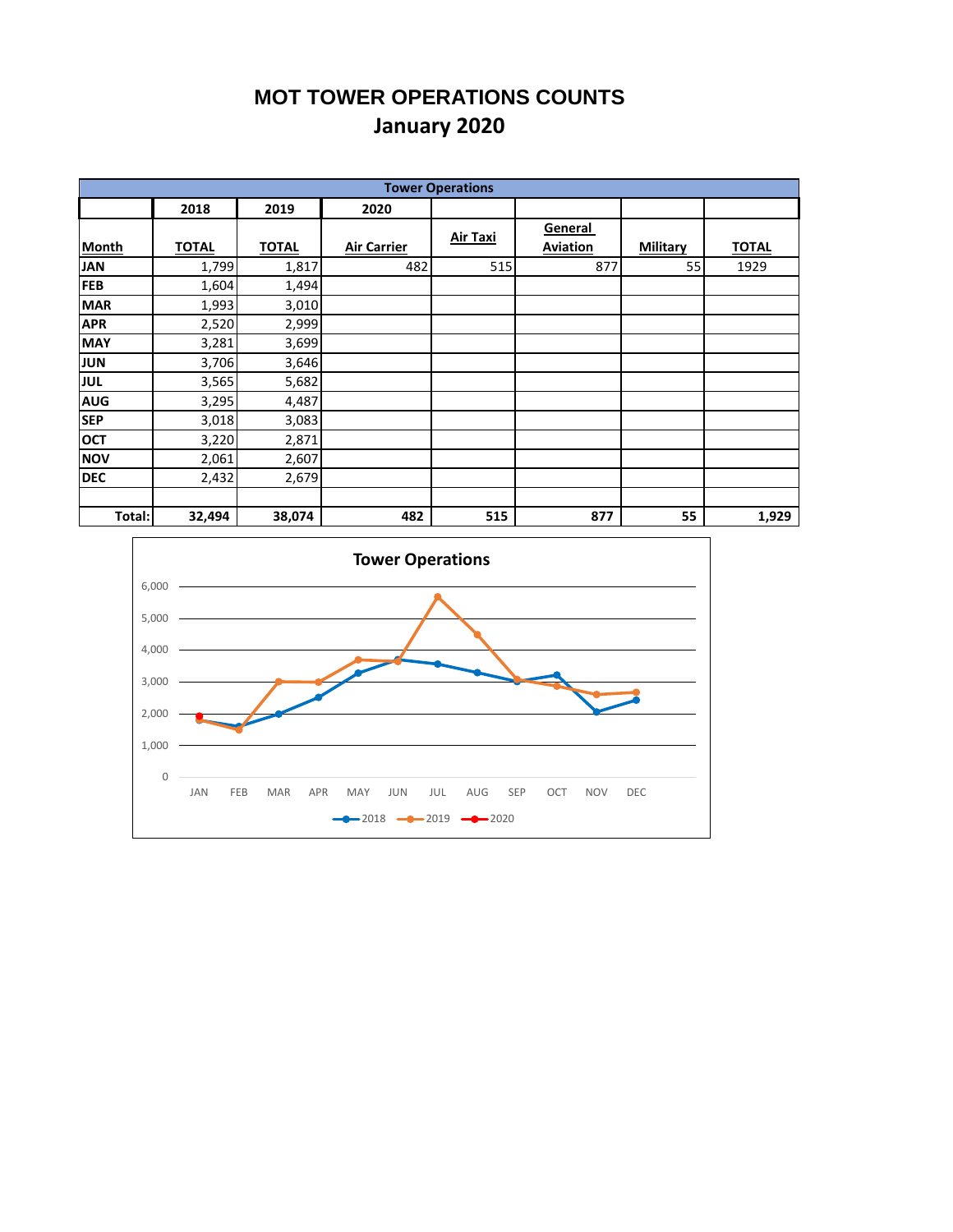# **MONTHLY CAR RENTAL January 2020**



|               | <b>CAR RENTAL GROSS RECEIPTS</b> |             |    |             |     |         |        |  |  |  |  |  |  |  |
|---------------|----------------------------------|-------------|----|-------------|-----|---------|--------|--|--|--|--|--|--|--|
|               |                                  | 2018        |    | 2019        |     | 2020    | Change |  |  |  |  |  |  |  |
| <b>JAN</b>    | \$                               | 225,079     | \$ | 259,651     | -\$ | 344,713 | 33%    |  |  |  |  |  |  |  |
| <b>FEB</b>    | \$                               | 248,785     | \$ | 287,385     |     |         |        |  |  |  |  |  |  |  |
| <b>MAR</b>    | \$                               | 303,624     | \$ | 341,798     |     |         |        |  |  |  |  |  |  |  |
| <b>APR</b>    | \$                               | 313,617     | \$ | 348,929     |     |         |        |  |  |  |  |  |  |  |
| <b>MAY</b>    | \$                               | 372,436     | \$ | 404,459     |     |         |        |  |  |  |  |  |  |  |
| <b>JUN</b>    | \$                               | 399,710     | \$ | 435,280     |     |         |        |  |  |  |  |  |  |  |
| JUL           | \$                               | 494,816     | \$ | 528,397     |     |         |        |  |  |  |  |  |  |  |
| <b>AUG</b>    | \$                               | 523,467     | \$ | 592,133     |     |         |        |  |  |  |  |  |  |  |
| <b>SEP</b>    | \$                               | 397,997     | \$ | 464,599     |     |         |        |  |  |  |  |  |  |  |
| <b>OCT</b>    | \$                               | 518,909     | \$ | 543,427     |     |         |        |  |  |  |  |  |  |  |
| <b>NOV</b>    | \$                               | 385,419     | \$ | 436,831     |     |         |        |  |  |  |  |  |  |  |
| <b>DEC</b>    | \$                               | 327,055     | \$ | 372,691     |     |         |        |  |  |  |  |  |  |  |
|               |                                  |             |    |             |     |         |        |  |  |  |  |  |  |  |
| <b>TOTAL:</b> |                                  | \$4,510,914 |    | \$5,015,577 | \$  | 344,713 | 33%    |  |  |  |  |  |  |  |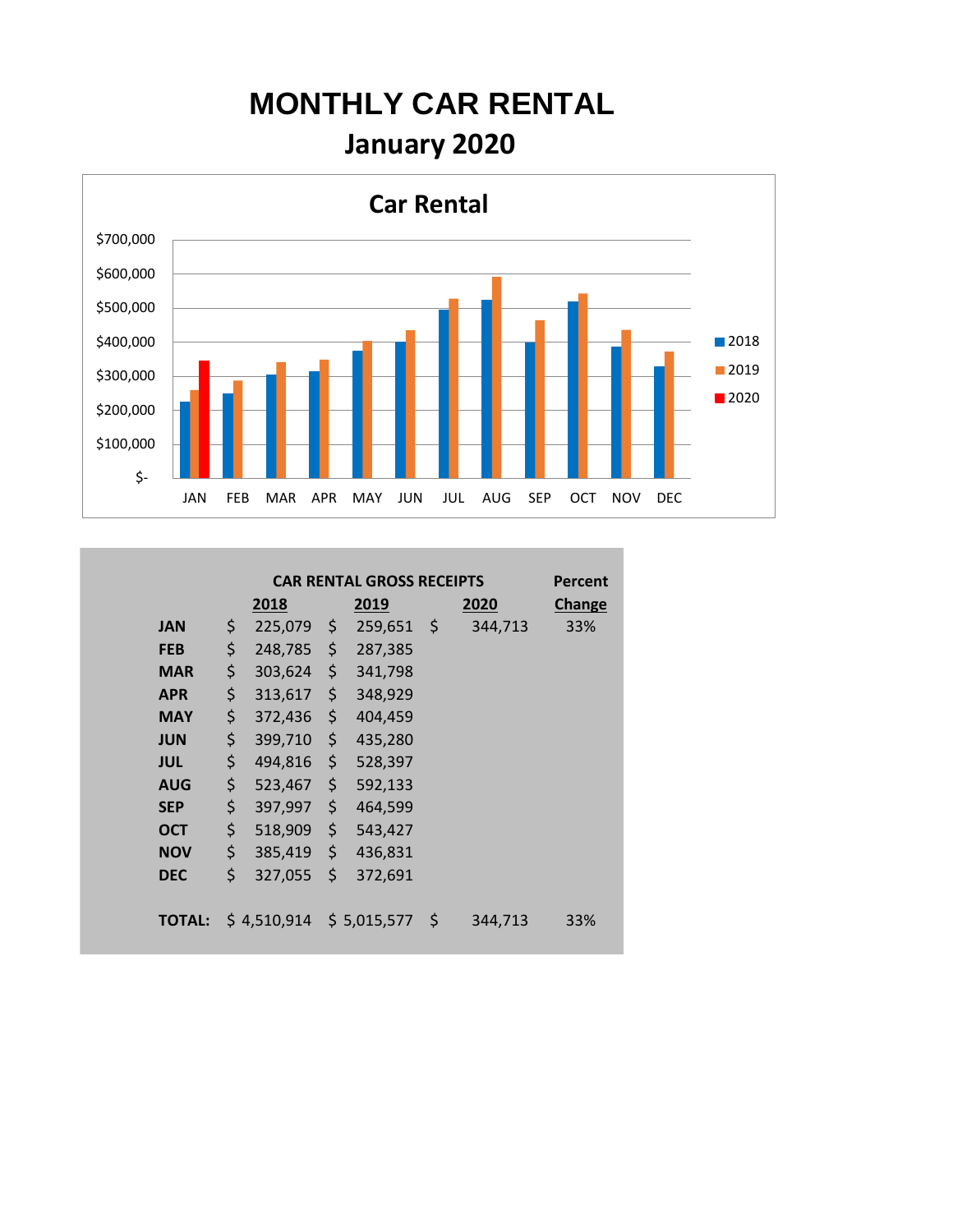**AIRPORT PARKING REVENUE January 2020**



|               | <b>GROSS RECEIPTS</b> |             |    |             |    | Percent |            |    | 2020                  | <b>2020 Percent of Gross</b> |
|---------------|-----------------------|-------------|----|-------------|----|---------|------------|----|-----------------------|------------------------------|
|               |                       | 2018        |    | 2019        |    | 2020    | Change     |    | <b>After Expenses</b> | Revenue                      |
| <b>JAN</b>    | \$                    | 119,766     | Ŝ. | 142,894     | Ŝ. | 149,812 | 4.8%       | \$ | 101,989               | 68%                          |
| <b>FEB</b>    | \$                    | 124,322     | Ś. | 132,371     |    |         | $-100.0%$  |    |                       | #DIV/0!                      |
| <b>MAR</b>    | \$                    | 149.679     | Ŝ. | 172,268     |    |         | $-100.0%$  |    |                       | #DIV/0!                      |
| <b>APR</b>    | \$                    | 153,016     | Ŝ. | 164,436     |    |         | $-100.0\%$ |    |                       | #DIV/0!                      |
| <b>MAY</b>    | \$                    | 126,247     | Ś. | 130,708     |    |         | $-100.0%$  |    |                       | #DIV/0!                      |
| <b>JUN</b>    | \$                    | 114,441     | Ŝ. | 139,662     |    |         | $-100.0%$  |    |                       | #DIV/0!                      |
| <b>JUL</b>    | \$                    | 131,224     | Ŝ. | 144,076     |    |         | $-100.0%$  |    |                       | #DIV/0!                      |
| <b>AUG</b>    | \$                    | 119.968     | Ś. | 135,367     |    |         | $-100.0%$  |    |                       | #DIV/0!                      |
| <b>SEP</b>    | \$                    | 122,687     | \$ | 145,201     |    |         | $-100.0%$  |    |                       | #DIV/0!                      |
| <b>OCT</b>    | \$                    | 124,407     | Ŝ. | 148,206     |    |         | $-100.0%$  |    |                       | #DIV/0!                      |
| <b>NOV</b>    | \$                    | 128,202     | Ś. | 148,134     |    |         | $-100.0%$  |    |                       | #DIV/0!                      |
| <b>DEC</b>    | \$                    | 135,713     | Ŝ. | 163,538     |    |         | $-100.0%$  |    |                       | #DIV/0!                      |
|               |                       |             |    |             |    |         |            |    |                       |                              |
| <b>TOTAL:</b> |                       | \$1,549,672 |    | \$1,766,861 | Ŝ. | 149,812 | 4.8%       | \$ | 101,989               |                              |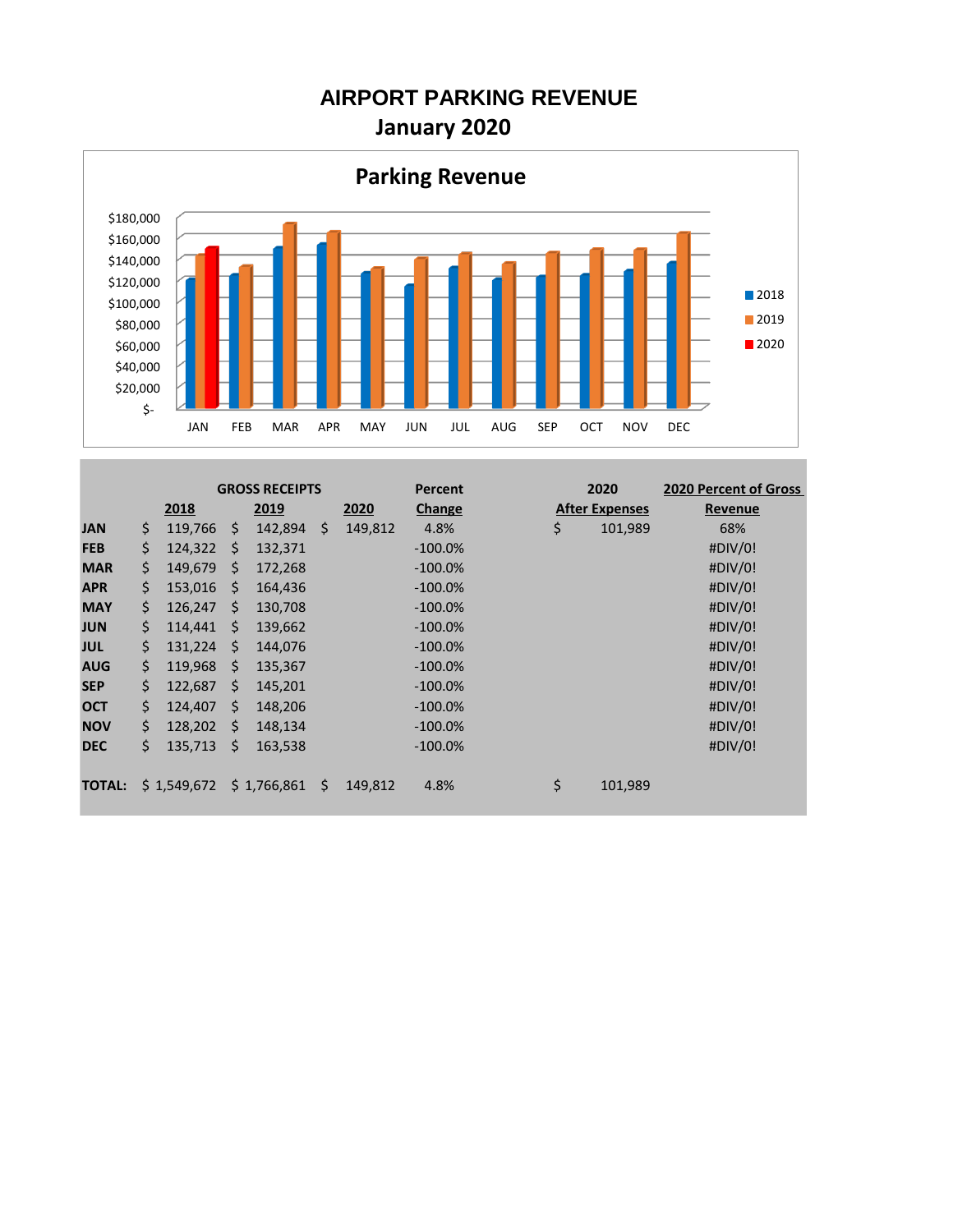## **Charters 2020**

|            | <b>COMMERCIAL TERMINAL CHARTERS</b> |                 |                                    |
|------------|-------------------------------------|-----------------|------------------------------------|
|            | <b>Enplaned</b>                     | <b>Deplaned</b> | <b>Number of</b><br><b>Flights</b> |
| <b>JAN</b> | 287                                 | 270             | 6                                  |
| <b>FEB</b> |                                     |                 |                                    |
| <b>MAR</b> |                                     |                 |                                    |
| <b>APR</b> |                                     |                 |                                    |
| <b>MAY</b> |                                     |                 |                                    |
| <b>JUN</b> |                                     |                 |                                    |
| <b>JUL</b> |                                     |                 |                                    |
| <b>AUG</b> |                                     |                 |                                    |
| <b>SEP</b> |                                     |                 |                                    |
| <b>OCT</b> |                                     |                 |                                    |
| <b>NOV</b> |                                     |                 |                                    |
| DEC        |                                     |                 |                                    |

|         | Charter       | <b>Enplaned</b> | <b>Deplaned</b> |
|---------|---------------|-----------------|-----------------|
| January | Hess          | 68              | 56              |
|         | Swift Airways | 139             | 139             |
|         | Sun Country   | 80              | 75              |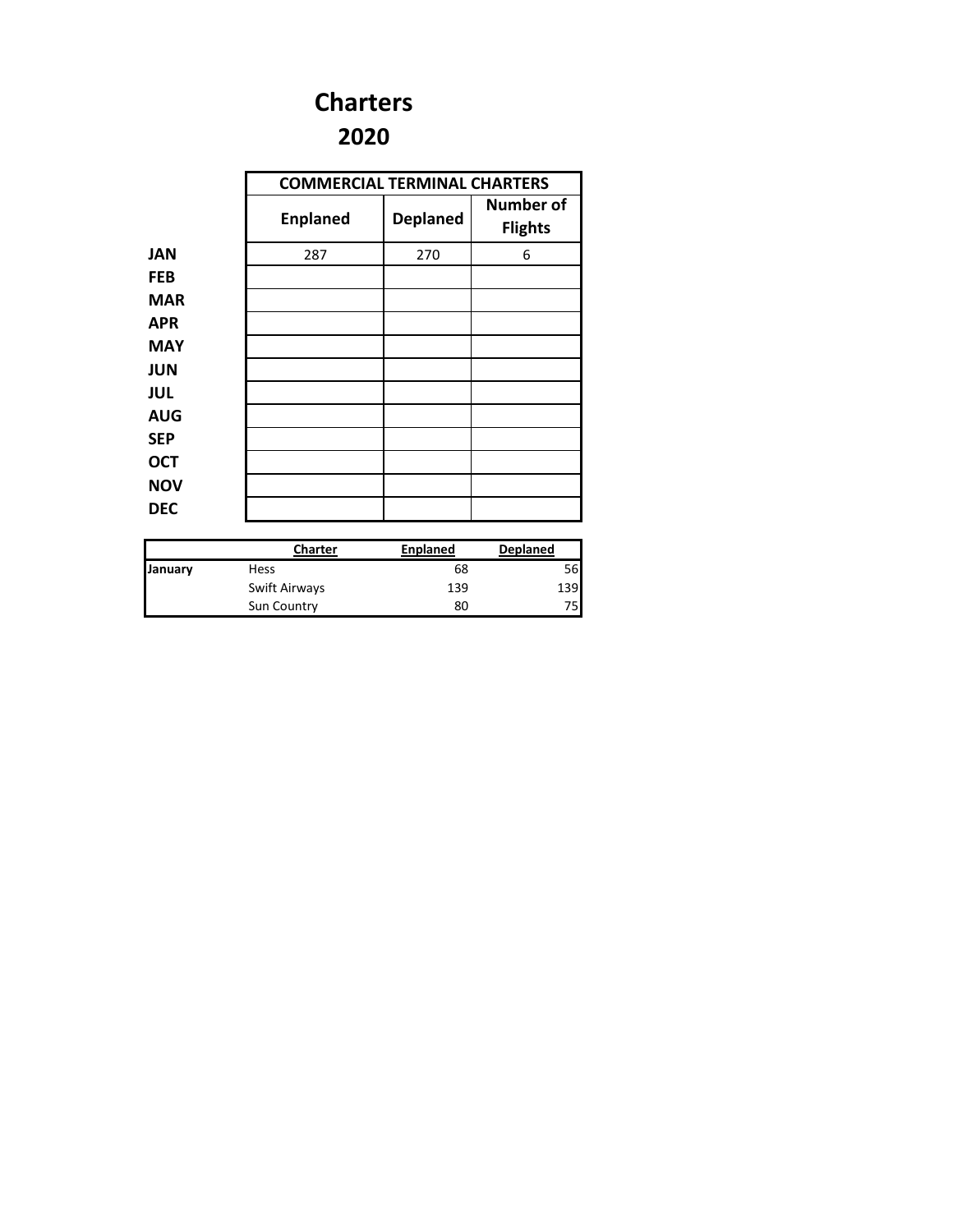# **Monthly Customs Flights**

**January 2020**



|               | 2018 | 2019        | 2020 | <b>Difference</b> |
|---------------|------|-------------|------|-------------------|
| <b>JAN</b>    | 36   | 29          | 16   | $-7$              |
| <b>FEB</b>    | 34   | 12          |      |                   |
| <b>MAR</b>    | 25   | 0           |      |                   |
| <b>APR</b>    | 19   | 27          |      |                   |
| <b>MAY</b>    | 45   | 0           |      |                   |
| <b>JUN</b>    | 37   | $\Omega$    |      |                   |
| <b>JUL</b>    | 84   | 0           |      |                   |
| <b>AUG</b>    | 47   | $\Omega$    |      |                   |
| <b>SEP</b>    | 51   | $\mathbf 0$ |      |                   |
| <b>OCT</b>    | 41   | 46          |      |                   |
| <b>NOV</b>    | 16   | 16          |      |                   |
| <b>DEC</b>    | 9    | 16          |      |                   |
|               |      |             |      |                   |
| <b>TOTAL:</b> | 444  | 146         | 16   | $-7$              |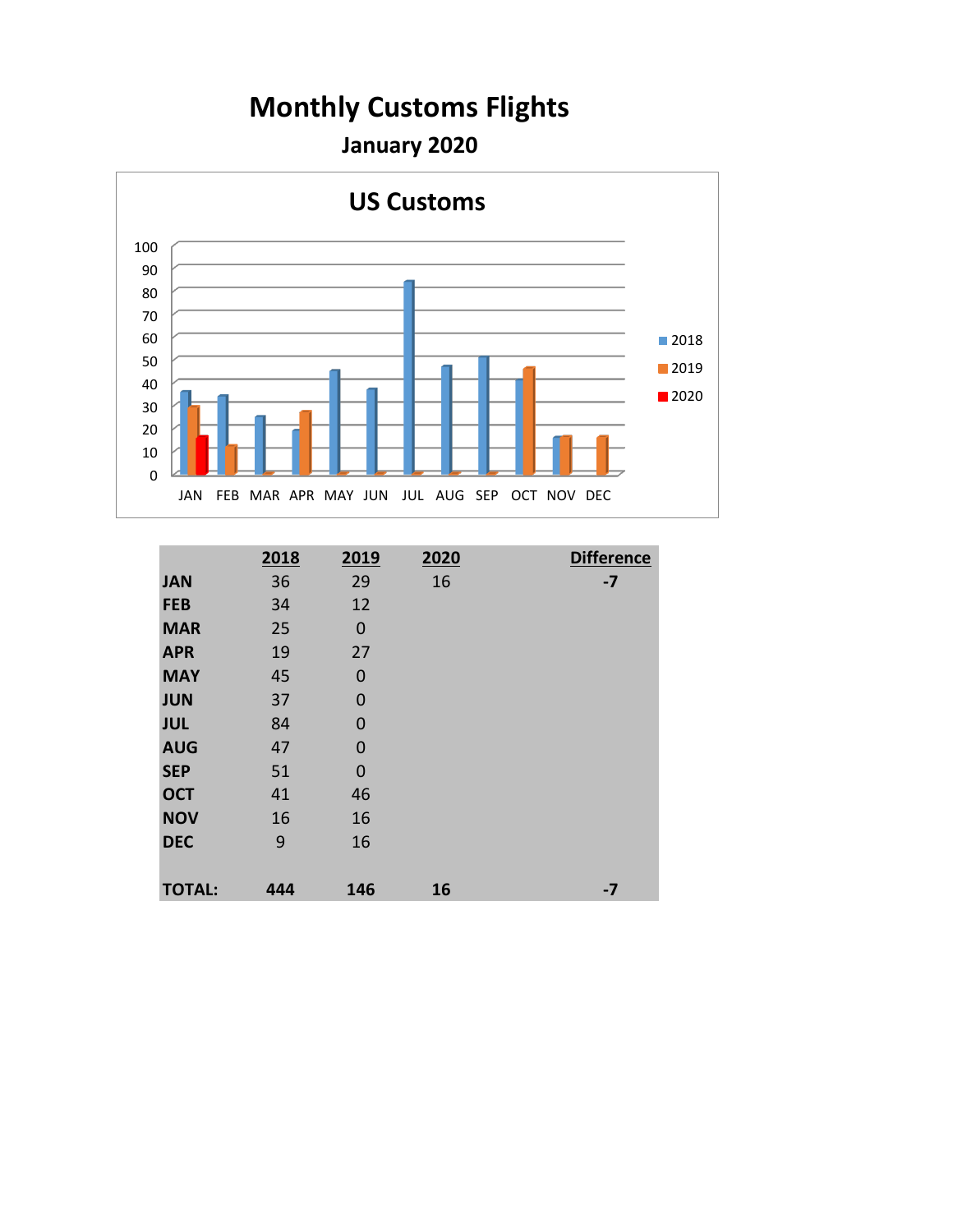### **CARGO TONAGE REPORT**

**January 2020**



|               |        |            | 2020 TONAGE    |                 |                 |              |
|---------------|--------|------------|----------------|-----------------|-----------------|--------------|
|               |        |            |                | <b>Castle</b>   | <b>Mountain</b> |              |
|               | Fed-Ex | <b>UPS</b> | <b>PACCAIR</b> | <b>Aviation</b> | Air             | <b>TOTAL</b> |
| <b>JAN</b>    | 27.84  | 17.39      | 0.45           | 0.00            | 0.00            | 45.68        |
| <b>FEB</b>    |        |            |                |                 |                 | 0.00         |
| <b>MAR</b>    |        |            |                |                 |                 | 0.00         |
| <b>APR</b>    |        |            |                |                 |                 | 0.00         |
| <b>MAY</b>    |        |            |                |                 |                 | 0.00         |
| <b>JUN</b>    |        |            |                |                 |                 | 0.00         |
| <b>JUL</b>    |        |            |                |                 |                 | 0.00         |
| <b>AUG</b>    |        |            |                |                 |                 | 0.00         |
| <b>SEP</b>    |        |            |                |                 |                 | 0.00         |
| <b>OCT</b>    |        |            |                |                 |                 | 0.00         |
| <b>NOV</b>    |        |            |                |                 |                 | 0.00         |
| <b>DEC</b>    |        |            |                |                 |                 | 0.00         |
|               |        |            |                |                 |                 |              |
| <b>TOTAL:</b> | 27.8   | 17.39      | 0.45           | 0.00            | 0.00            | 45.68        |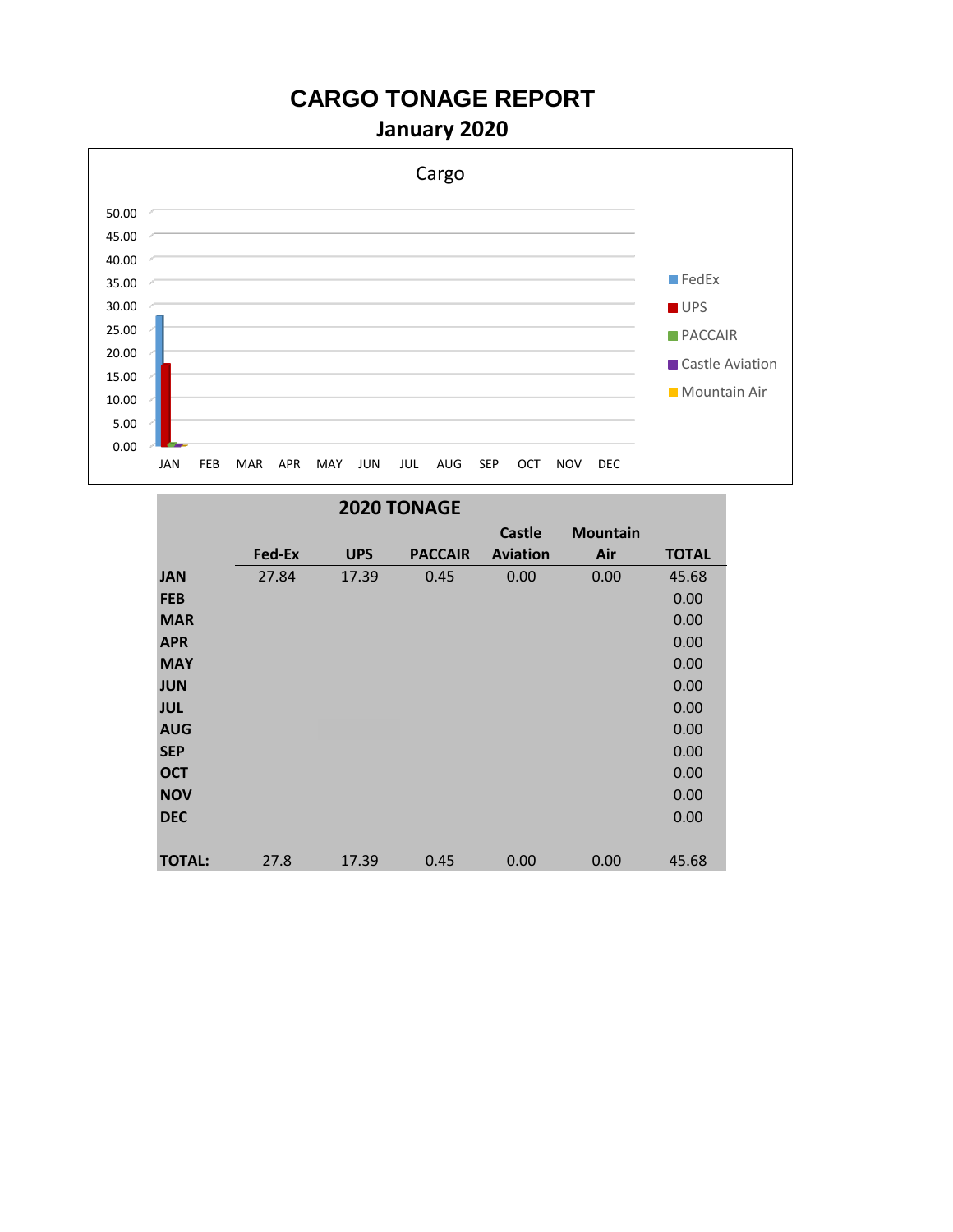#### **CONCESSION SALES**

January 2020



|              |                 | Gross Sales |                  | <b>Gross Sales</b> |    | <b>Gross Sales</b> |                 | 2020 MAG              |          |
|--------------|-----------------|-------------|------------------|--------------------|----|--------------------|-----------------|-----------------------|----------|
|              |                 | 2018        | 2019             |                    |    | 2020               |                 | <b>Required Sales</b> | % Change |
| January      | \$<br>61,254.16 |             | \$<br>74,733.30  |                    | \$ | 90,060.33          |                 | 79,765.58             | 21%      |
| February     | \$              | 70,509.00   | \$               | 90,660.46          |    |                    | \$              | 79,765.58             |          |
| March        | \$              | 90,379.63   | \$               | 103,543.78         |    |                    | \$              | 79,765.58             |          |
| April        | \$<br>84,522.14 |             | \$               | 100,009.51         |    |                    | \$              | 79,765.58             |          |
| May          | \$<br>79,632.48 |             | \$               | 86,375.00          |    |                    | \$<br>79,765.58 |                       |          |
| June         | \$              | 77,796.21   | \$               | 93,032.97          |    |                    | \$              | 79,765.58             |          |
| July         | \$              | 85,752.62   | \$               | 103,117.01         |    |                    | \$              | 79,765.58             |          |
| August       | \$              | 83,308.82   | \$               | 96,764.84          |    |                    | \$              | 79,765.58             |          |
| September    | \$              | 70,633.06   | \$               | 84,088.20          |    |                    | \$              | 79,765.58             |          |
| October      | \$              | 89,234.22   | \$               | 101,204.07         |    |                    | \$              | 79,765.58             |          |
| November     | \$              | 85,228.26   | \$               | 103,700.30         |    |                    | \$              | 79,765.58             |          |
| December     | \$<br>85,006.17 |             | \$<br>109,807.44 |                    |    |                    | \$<br>79,765.58 |                       |          |
| <b>Total</b> | \$              | 963,256.77  | \$               | 1,147,036.88       | \$ | 90,060.33          |                 |                       | 21%      |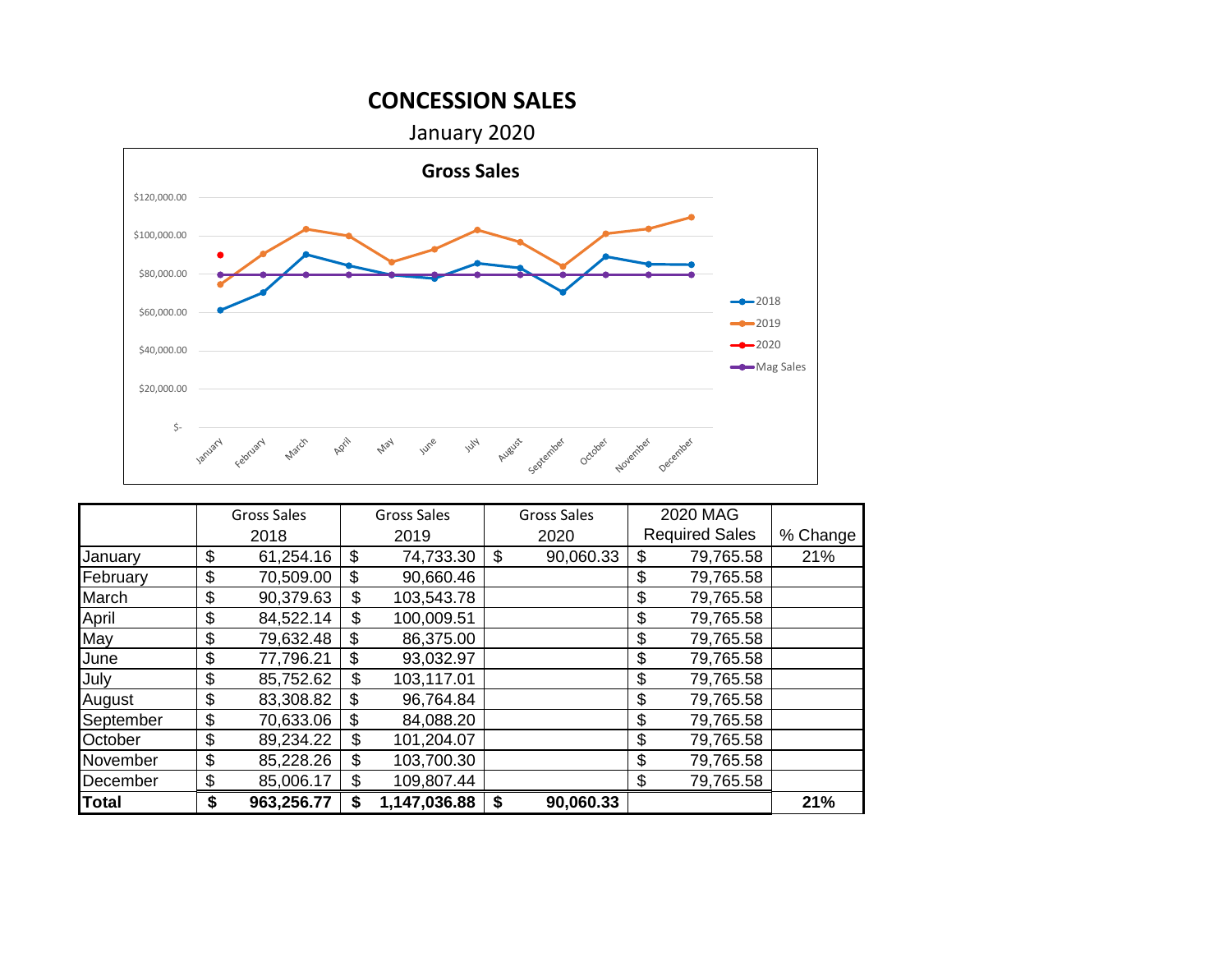|             |                     |                                            |                                     |                      |                             |                                                                              | 2020                        |                   |              |                        |                                     |                                |                                |
|-------------|---------------------|--------------------------------------------|-------------------------------------|----------------------|-----------------------------|------------------------------------------------------------------------------|-----------------------------|-------------------|--------------|------------------------|-------------------------------------|--------------------------------|--------------------------------|
|             | <b>APSTF</b>        | <b>APSTF</b>                               | <b>APSTF</b>                        | <b>APSTF</b>         | <b>APSTF</b>                | <b>APLOT</b><br><b>APLOT</b><br><b>APPOG</b><br><b>APSTF</b><br><b>APRMP</b> |                             |                   |              |                        |                                     | <b>APPOG</b>                   |                                |
|             | <b>Storage Fees</b> | General /<br>Transient<br><b>Flow Fees</b> | Delta<br>Into-Plane                 | United<br>Into-Plane | Allegiant<br>Into-<br>Plane | Allegiant                                                                    | Landing<br>Fees             | Parking<br>Fees   | Plug In Fees | % Of Gross<br>Receipts | Minot Aero<br><b>Gross Receipts</b> | % Of Gross<br>Receipts         | Total                          |
|             | \$0.03              | \$0.06                                     | \$0.02                              | \$0.02               | \$0.03                      | $-$75.00$                                                                    |                             | 60%               |              | 2%                     |                                     | 2%                             |                                |
| January     | \$<br>4,741.00      | 2,198.00<br>\$                             | 1,371.78<br>S.                      | 1,056.22<br>S.       | 921.30<br>- \$              | (2,100.00)<br>\$                                                             | S.<br>2,387.40              | 597.00 \$<br>- \$ | $30.00$ \$   | 962.26                 | 141,219.61                          | 2,824.39<br>- \$               | 12,164.95<br>\$                |
| February    |                     |                                            |                                     |                      |                             |                                                                              |                             |                   |              |                        |                                     | $\overline{\phantom{a}}$       |                                |
| March       |                     |                                            |                                     |                      |                             |                                                                              |                             |                   |              |                        |                                     | \$<br>$\overline{\phantom{a}}$ | $\overline{\phantom{a}}$       |
| April       |                     |                                            |                                     |                      |                             |                                                                              |                             |                   |              |                        |                                     | \$<br>$\overline{\phantom{a}}$ | $\overline{\phantom{a}}$       |
| May         |                     |                                            |                                     |                      |                             |                                                                              |                             |                   |              |                        |                                     | \$<br>$\overline{\phantom{a}}$ | $\overline{\phantom{a}}$       |
| June        |                     |                                            |                                     |                      |                             |                                                                              |                             |                   |              |                        |                                     | S<br>$\overline{\phantom{a}}$  | $\sim$                         |
| <b>July</b> |                     |                                            |                                     |                      |                             |                                                                              |                             |                   |              |                        |                                     | S.<br>$\overline{\phantom{a}}$ | $\overline{\phantom{a}}$       |
| August      |                     |                                            |                                     |                      |                             |                                                                              |                             |                   |              |                        |                                     | \$<br>$\overline{\phantom{a}}$ | \$<br>$\overline{\phantom{a}}$ |
| September   |                     |                                            |                                     |                      |                             |                                                                              |                             |                   |              |                        |                                     | \$<br>$\overline{\phantom{a}}$ |                                |
| October     |                     |                                            |                                     |                      |                             |                                                                              |                             |                   |              |                        |                                     | \$<br>$\overline{\phantom{a}}$ |                                |
| November    |                     |                                            |                                     |                      |                             |                                                                              |                             |                   |              |                        |                                     | \$<br>$\overline{\phantom{a}}$ | $\overline{\phantom{a}}$       |
| December    |                     |                                            |                                     |                      |                             |                                                                              |                             |                   |              |                        |                                     | \$<br>$\overline{\phantom{a}}$ |                                |
| TOTAL \$    |                     |                                            | 4,741.00 \$ 2,198.00 \$ 1,371.78 \$ | $1,056.22$ \$        | 921.30                      | \$                                                                           | $(2,100.00)$ \$ 2,387.40 \$ | 597.00 \$         | $30.00$ \$   | 962.26                 |                                     |                                | 12,164.95<br>\$                |

#### AVFLIGHT MINOT STORAGE & FLOWAGE FEES